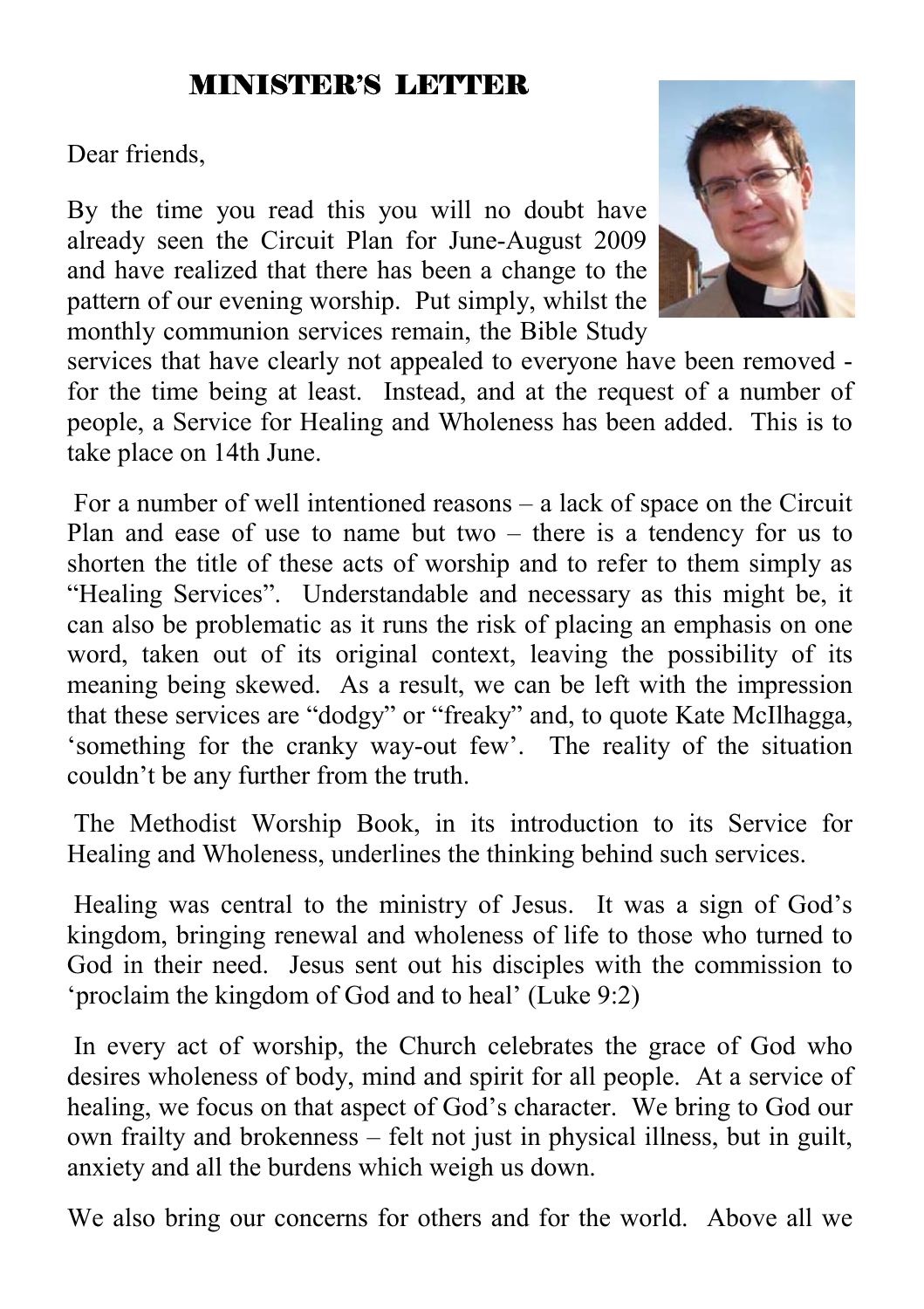come to the God who knows our needs before we ask, and whose love revealed in Jesus Christ is stronger than suffering or death.

 Often at the heart of these services lies the ministry of the laying-on of hands. Again, first impressions can leave us feeling uneasy. We might be disturbed by at the very prospect of someone touching us – threatened as we can be by touch. But touch is a basic need that we all share. And 'laying hands on someone in worship or cuddling a child or putting an arm round someone in distress are all ways of expressing our concern for others, and of letting God use our hands to bring comfort and strength and healing.' The world and its people are in constant need of the loving and healing touch of God.

 We only have to switch on our televisions to see that we live in a broken world. We only have to pick up our newspapers to comprehend that fact that, whoever we are and wherever we are in the world, we will be living in a fractured society. And we only have to open our hearts and minds to know that our own lives are, in some way, incomplete. We are in desperate need of healing and wholeness. And only God can offer this.

 These services for healing and wholeness provide us all with an opportunity to pray for the healing of our world and its people. These services offer us a quiet place in which to express our own longing for wholeness.

 Let us embrace God's offer of healing and wholeness – revealed to us in Christ – and let us respond to it wholeheartedly.

> With every blessing *Paul*   $- < 0 >$  —

 The story of The Rock (reproduced opposite) was recently sent to us form our friends, Kate and Arthur, who reside in Gibraltar. The story appeared in a Church Magazine during a visit to the Rock of Gibraltar by the Princess Royal. Because of its Britishness such a visit always upsets the Spanish Press and Politicians, hence the story about God making the Rock and all it has, but politically the last line says it all!

*Derek and Mary Heaton*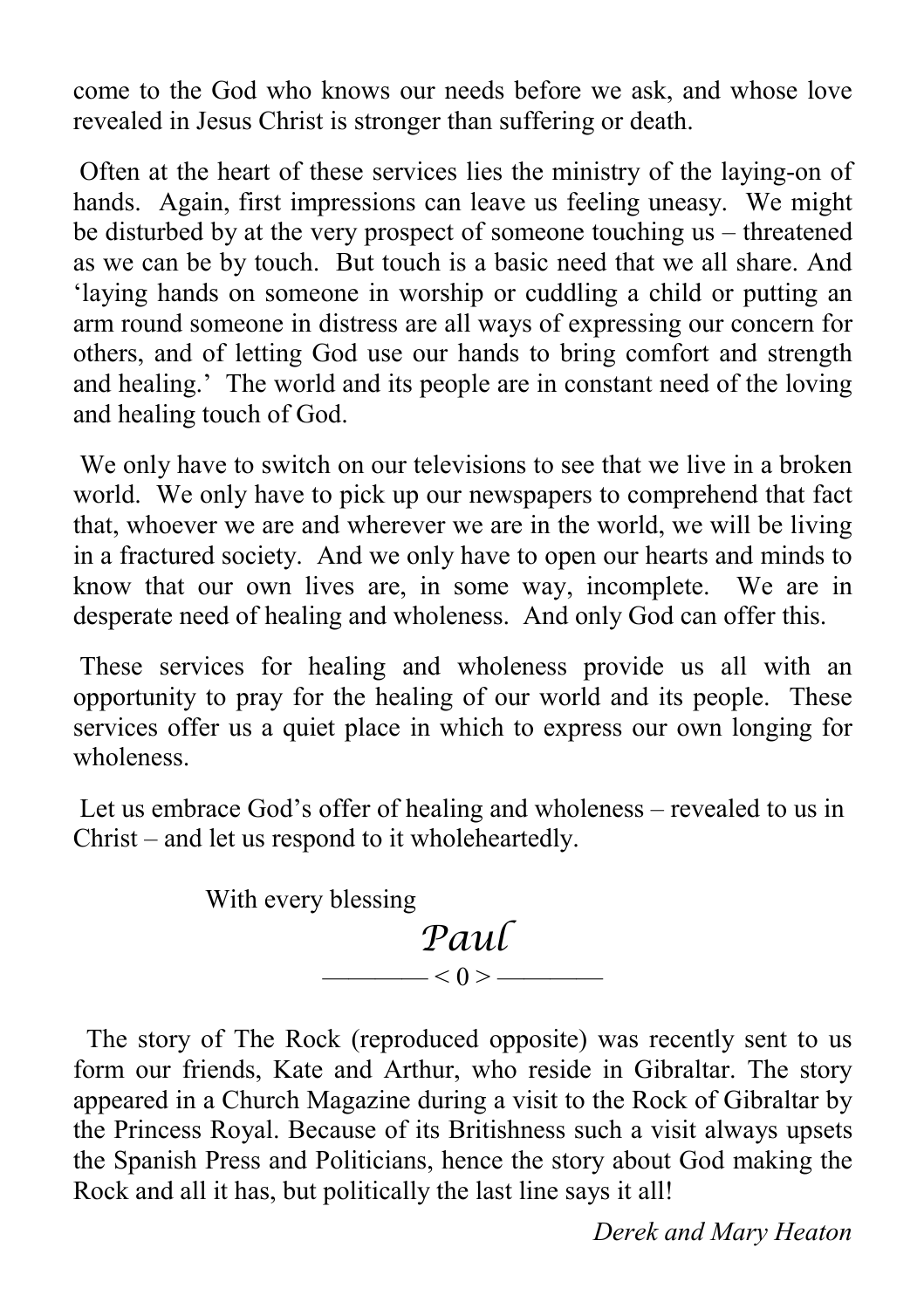### THE ROCK

God and Archangel Gabriel were sitting in Heaven, looking down at the Earth.

God said, "Let's create a rock and call it Gibraltar."

Gabriel started taking notes.

"We shall site it where it is warm in the summer, but not to cold in the winter."

Gabriel wrote quickly.

"We'll make the people good natured, kind and tolerant of all races and religions," God boomed.

Gabriel replied, "Even the Jews and the Muslims?"

"Yes. Even them" retorted God.

"We will place the Rock close to the ocean and sea, so that seafarers can stop and rest and mix with these lovely people. This Rock shall be beautiful with wild animals and flowers, and in this Rock I want caves with stalagmites and stalactites that generations can see and enjoy."

Gabriel scribbled frantically.

"On their shores we shall create reefs and provide plentiful fish for food and enjoyment … And give them beaches with fine white sand and make sure they have clean seas."

At this point Gabriel stopped taking notes and he looked up at his master. "Lord, why are you being so generous with these people?"

The Lord smiled. "Well my son, I haven't told you yet who their neighbours are going to be!"

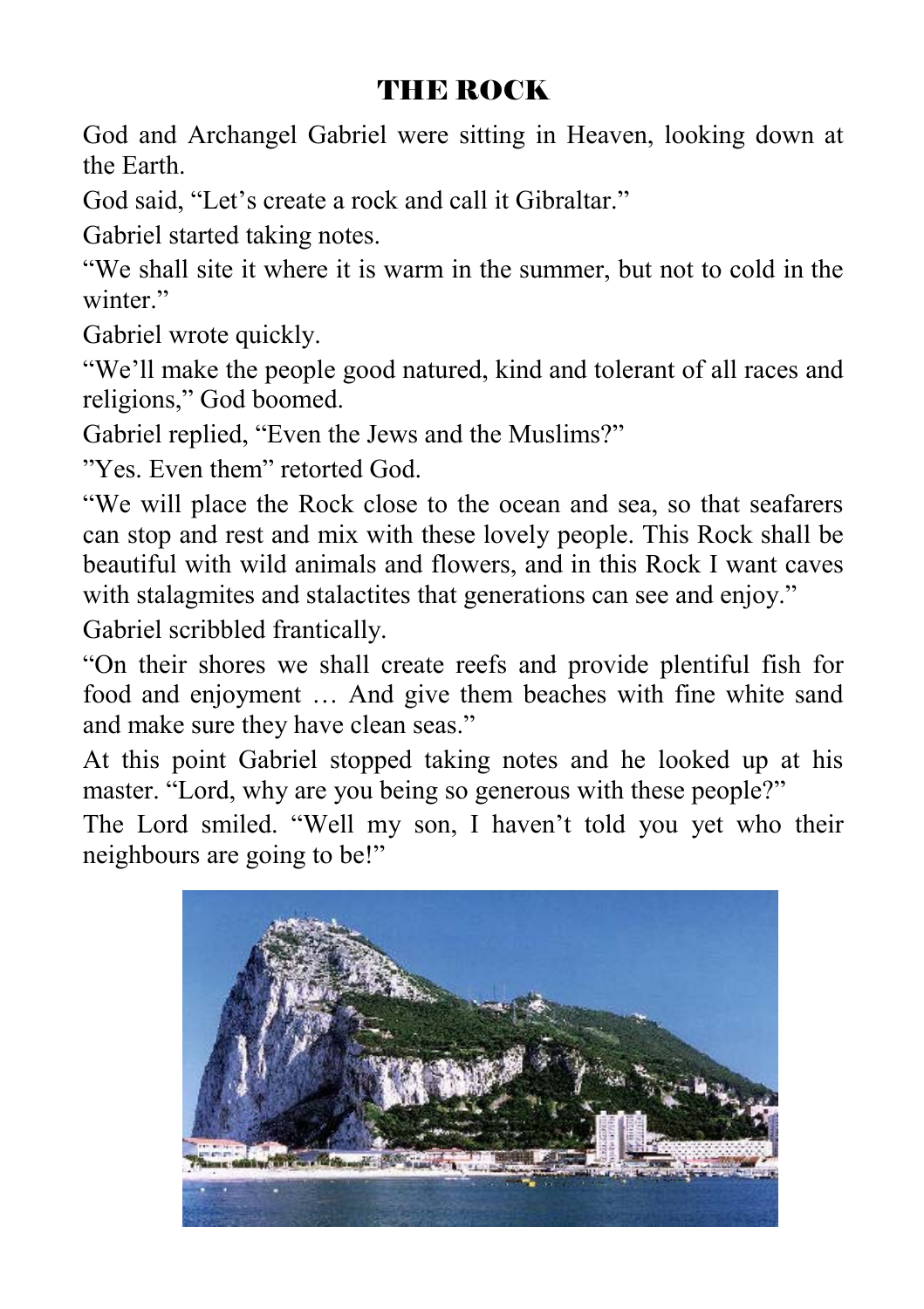Do you wonder what to do after church on a Sunday? Do you hate cooking Sunday lunch but can't afford to go out to a restaurant? Do the children get bored on Sunday afternoon? Do you get lonely on Sundays after church? Well, we have a solution to your problem.

Come along to the

## *General Church Meeting on Sunday, 10th May*

There you will get a **free lunch in good company with activities for children and an opportunity to express your views about the church** in a non-threatening environment.

After the morning service, over tea and coffee, we will be making appointments and checking that our finances are in good order. This will be followed by a free lunch of jacket potato with a variety of fillings.

Then, over even more tea and coffee, and while the children enjoy themselves with a variety of supervised activities, Paul Timmis with his usual brand of good-natured humour and fresh thinking will invite you to discuss in groups how we might develop the church.





Ľ

#### **Not a bit of it !!!**

The General Church Meeting is meant to be lively with relevant discussions where everyone's views are welcomed and nobody need be embarrassed about expressing them. We don't just want the Leadership Team there we know what they think! We want everyone there so that everyone can share their views and discuss each other's ideas. You don't have to be a church member or even a regular attendee - you just need to be hungry!

So come on - break the habit of a lifetime. Join us for what is more a social event than a meeting and work with us to develop the work of the church.

#### **See you there !**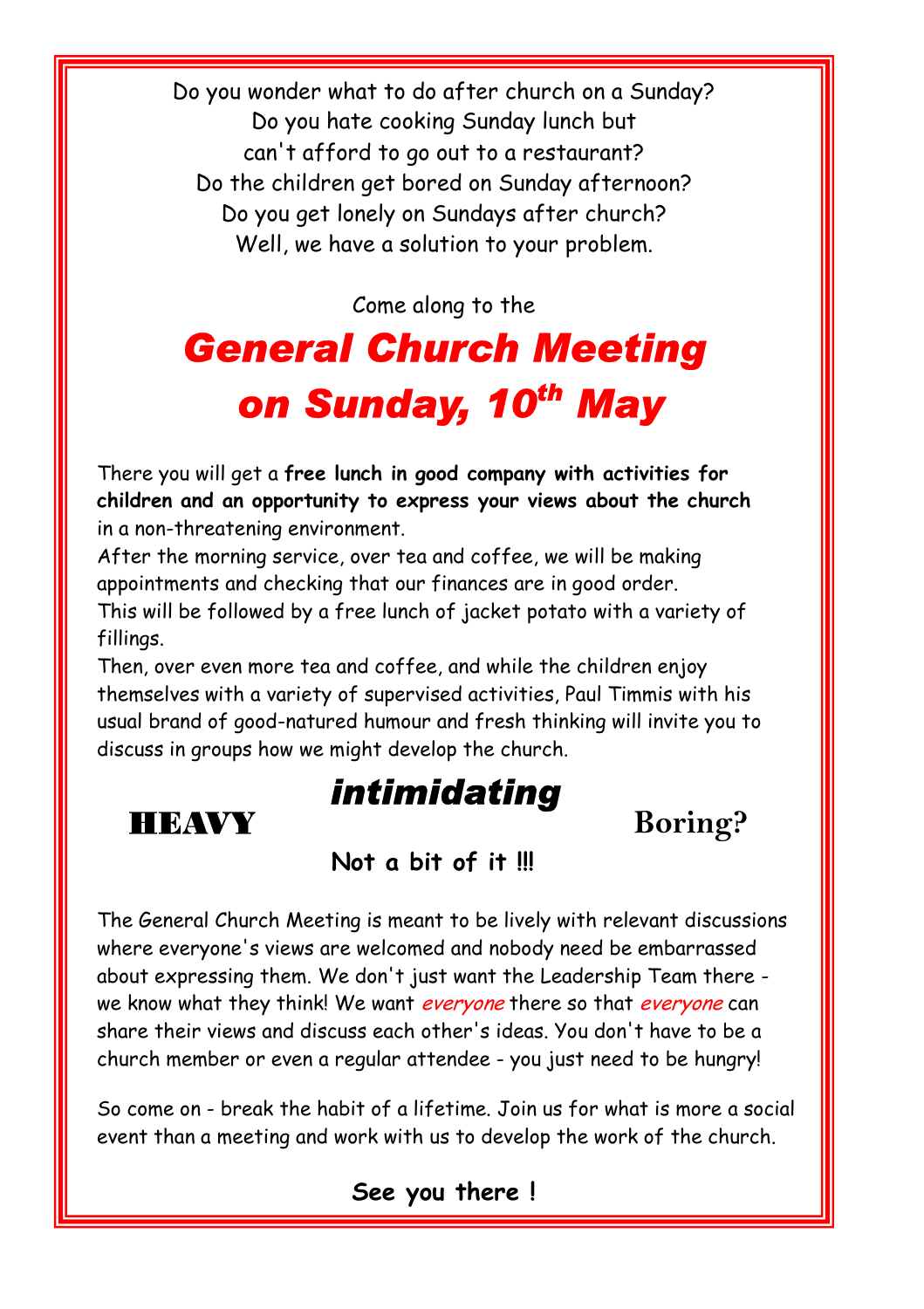

## CHRISTIAN AID 2009

The church will not be doing House to house collections this year but what we are having are 2 events to support Christian Aid - if you want to have more information about this charity please have a look at their website at www.christianaid.org.uk

#### **SATURDAY 16th May 2009**

*Quizaid [a quiz for all ages] staring at 7pm* 

The Tickets are £5 for adults and £3 for under 12's. Included with the price of the ticket will be refreshments & a ploughman's. Teams of up to 8, so either bring along friends and family or join a table on the night.

and on

#### **SUNDAY 17th May 2009**

*Circle the City sponsored walk* 

Tony and Maralyn Loft will be doing the walking and they invite others to join them (and to get sponsors for themselves)

Make a note in your diaries. By supporting ether or both these events we can help Christian Aid with the important work they do all over the world.

For any additional information for either of these events please speak to Tony Loft (8543 0696)

Tickets for the Quizaid are available from Abby Herring or Tony Loft Please let them know if you are interested in attending by 14th May so food can be ordered.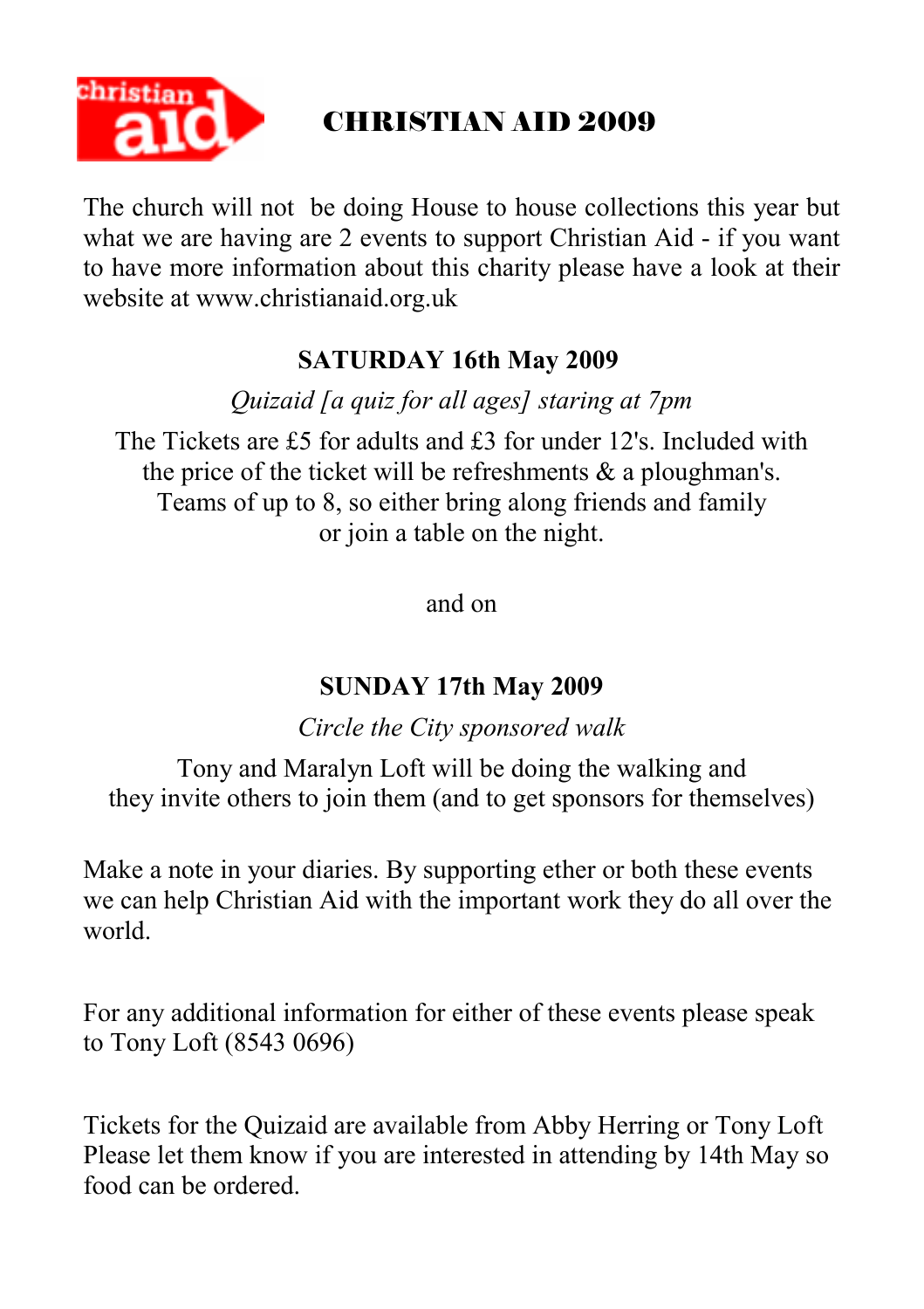

# The Mary Jones Walk

Challenge yourself and help fight Bible poverty

#### **Who was Mary Jones?**

In 1800 Mary Jones, aged 15, set out on a 26-mile walk through her homeland of North Wales. She had a single aim – to buy one of the Welsh Bibles that had been delivered to the town of Bala. The 17 shillings she took with her had taken six

years to save. Her patience and determination were rewarded when Mary at last received the Scriptures.

Mary's story was part of the inspiration for the foundation of Bible Society and the birth of the worldwide Bible movement. And, today, many people complete that same 26-mile walk to raise funds so that others can read or hear the Bible's lifechanging message in their own language.

#### **Where does the walk go?**

Llanfihangel-y-Pennant, where Mary's walk began, is also the starting point for today's walkers.

It is here there is the Mary Jones monument and the village church she attended with her family. Following in her footsteps, the walk passes through breathtaking countryside, past Tal-y-Llyn and Llyn Cau lakes, in the shadow of the majestic Cadair Idris.

The 26-mile route travels through the Snowdonia National Park for several miles, crossing narrow stiles and fast-flowing streams before reaching the awe-inspiring expanse of Bala Lake. The walk finishes in the town of Bala where plaques on the wall of Barclays bank depict the spot where Mary, at last, received her Welsh Bible.

My friends and I are going to do the 26 mile Mary Jones walk at the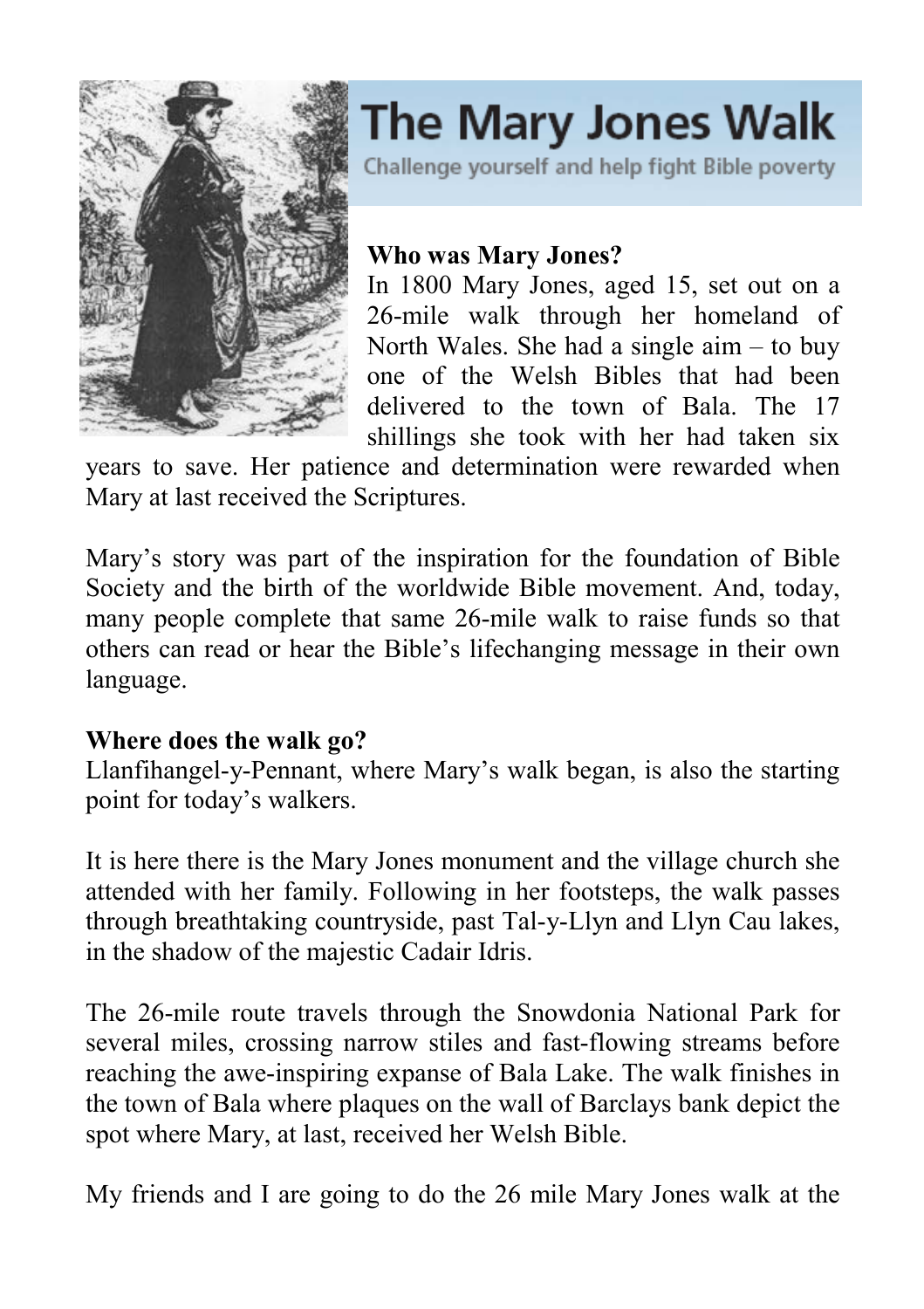end of May to raise money for the Bible study groups in Kenya and for the orphaned children.

*Gwen Wildman* 

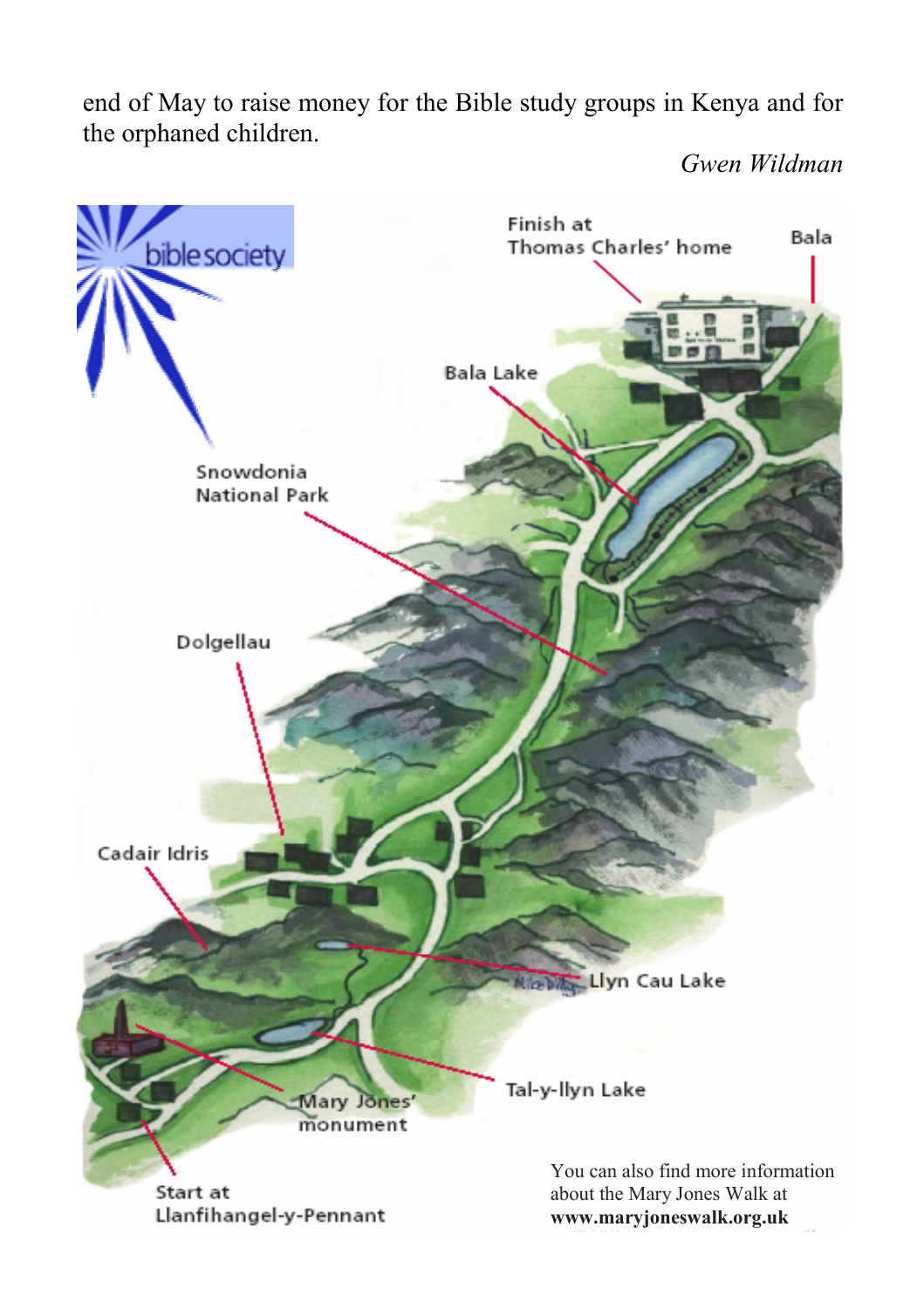

### SPONSORED WALK

In its fourth year, the Walk for Skin 2009, is a series of eleven sponsored walks taking place throughout the



country, chosen for their scenic appeal and accessibility to all, to help raise vital funds for research into skin disease.

On Sunday 10th May, Karen, Jenny and Rebecca Smith will be doing the sponsored Walk For Skin (about 3 miles) in Kensington Gardens. This walk raises money for the British Skin Foundation and the Childhood Eczema Fund. Anybody who would like to sponsor them, please see Karen or Jenny or ring them on (020) 8542 0176.



#### A CHEROKEE LESSON

——— $< 0 >$ ———

One evening, an old Cherokee told his grandson about a battle that goes on inside people. He said, 'My son, the battle is between two 'wolves' inside us all.

One is Evil. It is anger, envy, jealousy, sorrow, regret, arrogance, self-pity, greed, guilt, resentment, lies, inferiority, false pride, superiority and ego.

The other is Good. It is joy, peace, love, hope, serenity, humility, kindness, benevolence, empathy, generosity, truth, compassion and faith.

The grandson thought about it for a

moment and the asked,

'Which wolf wins?'

The old Cherokee simply replied, 'The one you feed'

Author unknown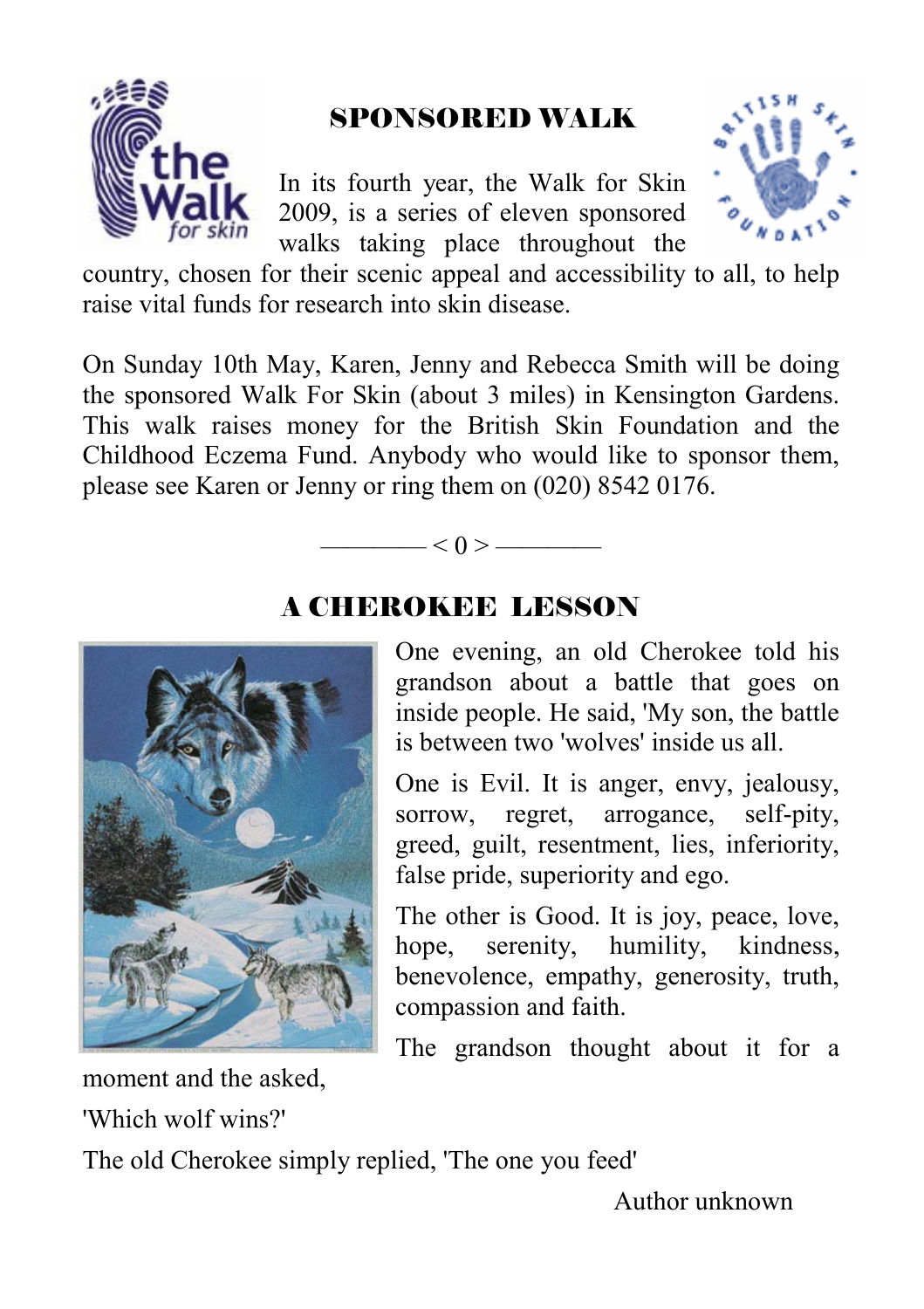

#### PREPARING FOR SPRING HARVEST 2010

A Group of 20 of us have just come back from Spring Harvest in Minehead – and a good time was had by all! There will be more about our experiences in the June Newsletter.

The Reason for this note is we intend to go again next year and would love more people to join us. There will be a small display in the Corridor at Church about 'what Spring Harvest is'. Otherwise please speak to Tony Loft, Brenda Cannon, Tim & Caroline Johnson, Celia & Natalie Johnson, Abby Herring, Penny Osborne, Alex Pallister, Simon Ward, Katie & Ellie Budd, Jenny Smith – to find out what they thought of Spring Harvest 2009.



The dates for next years Spring Harvest will be Tuesday  $6<sup>th</sup>$  until Sunday  $11<sup>th</sup>$  April at Skegness Butlins. (Next year Easter weekend is  $2<sup>nd</sup>$  to  $5<sup>th</sup>$  April). We need to book our places in the middle of June so please consider joining us. There will be Fund Raising to assist people with the cost so please don't let costs put you off.

Tony Loft will be organising the booking so please let him know if you would like to go.

*Tony Loft and Abby Herring*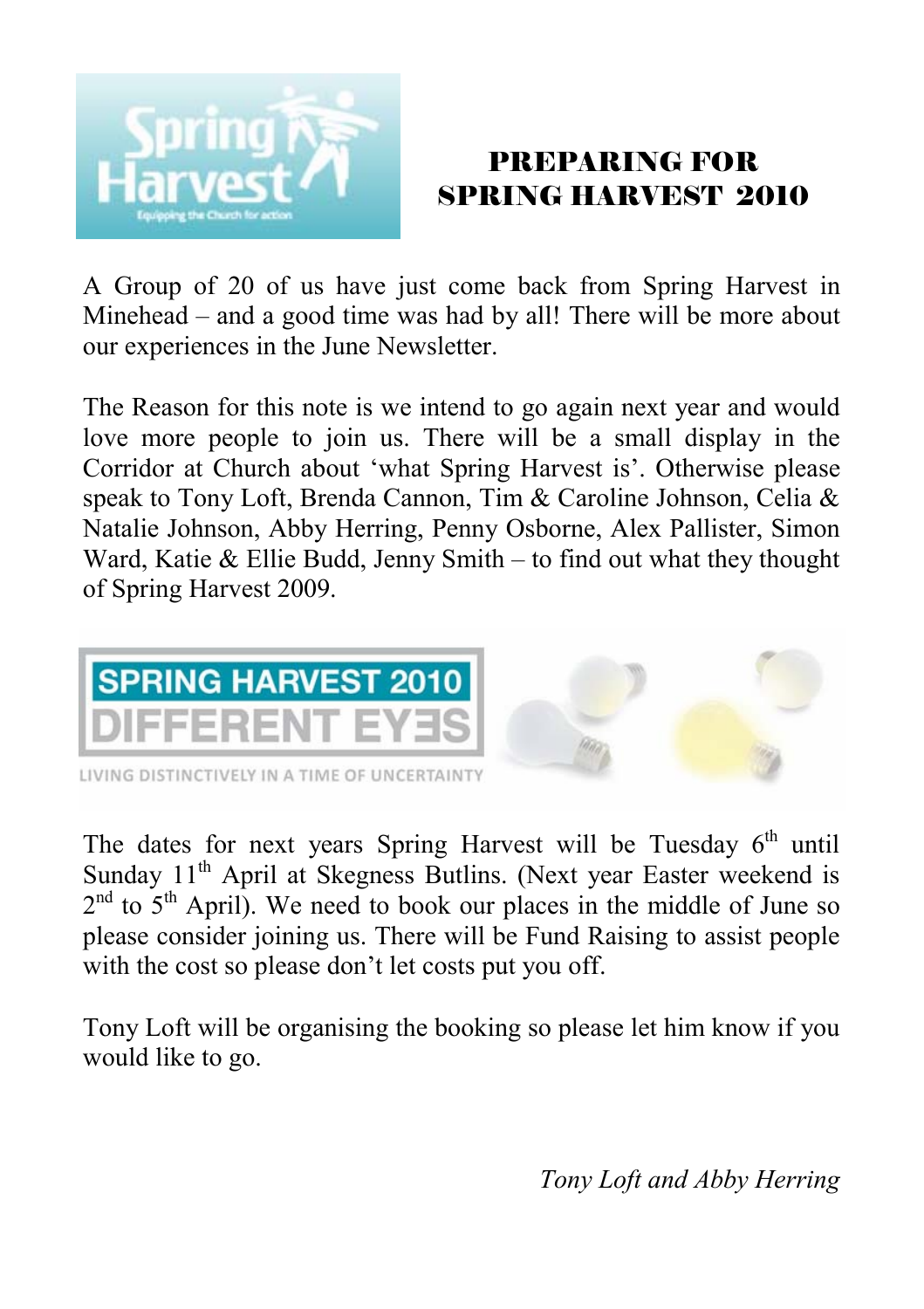

## **Spirituality The Rabbi's Gift**

**A** monastery had fallen on hard times. Once it had been a great order. Now, as a result of waves of anti-monistic persecution in the

seventeenth and eighteenth centuries and the rise of secularism in the nineteenth, all its branch houses were lost and it had become decimated; to the extent that in the decaying mother house there were only five monks left, the abbot and four others, all over seventy in age. Clearly it was a dying order.

In the deep woods surrounding the monastery there was a little hut that a rabbi from a nearby town occasionally used for a hermitage. Through their many years of prayer and contemplation the monks could always sense when the rabbi was in his hermitage. "The rabbi is in the woods, the rabbi is in the woods again," they would whisper to each other.

At one such time, as the abbot agonised over the immanent death of his order, it occurred to him to visit the hermitage and ask the rabbi if, by some possible chance, he could offer any advice that might save the monastery.

The rabbi welcomed him at his hut. But when the abbot explained the purpose of his visit, the rabbi could only commiserate with him. "I know how it is," he exclaimed. '"the spirit has gone out of the people. It is the same in my town. Almost no one comes to the synagogue any more." So the old abbot and the old rabbi wept together. Then they read parts of the Torah and quietly spoke of deep things.

The time came when the abbot had to leave. They embraced each other. "It has been a wonderful thing that we should meet after all these years," the abbot said, "but I have failed in my purpose of coming here. Is there nothing you can tell me, no advice you can give me that would hep me save my dying order?"

"No. I'm sorry." the rabbi responded," I have no advice to give. The only thing I can tell you is that the Messiah is one of you."

When the abbot returned to his monastery his fellow monks gathered around him to ask. "Well, what did the rabbi say?"

"He could not help;' the abbot answered. "We just wept and read the Torah together. The only thing he did say just as I was leaving - it was something cryptic - was that the Messiah is one of us. I don't know what he meant."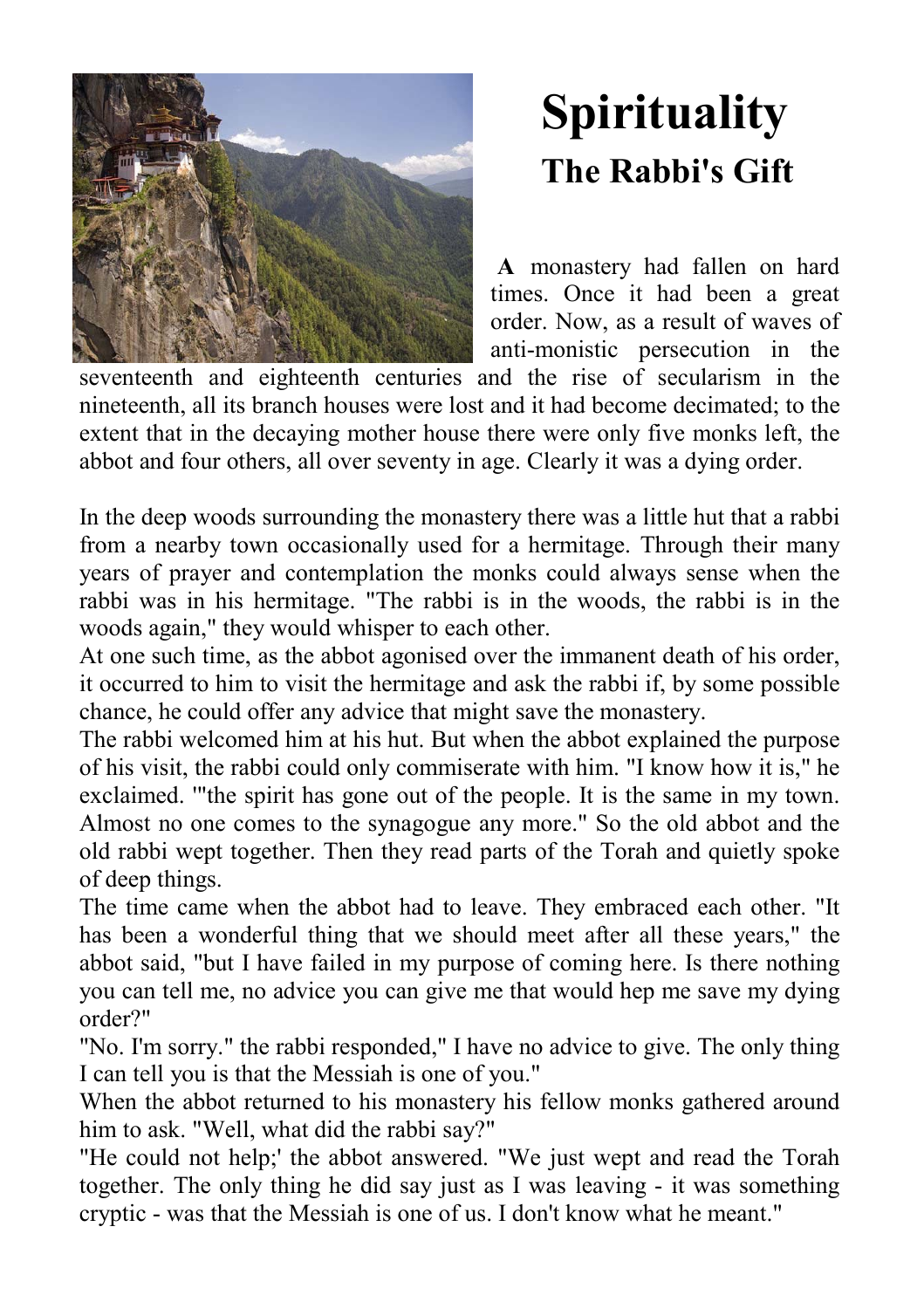In the days and weeks and months that followed, the monks pondered this and wondered whether there was any possible significance in the rabbi's words. The Messiah is one of us? Could he possibly have meant one of us monks here in the monastery? If that's the case which one? Do you suppose he meant the abbot? Yes, if he meant anyone, he probably meant Father Abbot. He has been our leader for more than a generation. On the other hand he might have meant Brother Thomas. Certainly Brother Thomas is a holy man. Everyone knows that Thomas is a man of light. Certainly he couldn't have meant Brother Eldred. Eldred gets crotchety at times. But, come to think of it, even though he is a thorn in peoples' sides, when you come to look back on it, Eldred is virtually always right. Often very right. Maybe the rabbi did mean Brother Eldred. But surely not Brother Phillip. Phillip is so passive, a real nobody. But then, almost mysteriously, he has the gift for somehow always being there when you need him. He just magically appears by your side. Maybe Phillip is the Messiah. Of course the rabbi didn't mean me. He couldn't possibly mean me. I'm just an ordinary person. Yet supposing he did? Supposing I'm the Messiah?

 As they contemplated in this manner, the old monks began to treat each other with extraordinary respect on the off chance that one among them might be the Messiah. And, on the off chance that each monk himself might be the Messiah, they began to treat themselves with extraordinary respect.

Because the forest in which it was situated was beautiful, it so happened that people still came occasionally to visit the monastery to picnic on its tiny lawn, to wander along some of it's paths, even now and then to go into the dilapidated chapel to meditate. As they did so, without being conscious of it, they sensed this aura of extraordinary respect that now began to surround these five old monks and seemed to radiate out from them and permeate the atmosphere of the place. There was something strangely attractive, even compelling, about it. Hardly knowing why, they began to come back to the monastery more frequently to picnic, to play, and to pray. They began to bring their friends to show them this special place. And their friends brought their friends.

 Then it happened that that some of the younger men who came to visit the monastery started to talk more and more with the old monks. After a while one asked if he could join them. Then another. And another. So within a few years the monastery had once again become a thriving order and, thanks to the rabbi's gift, a vibrant centre of light and spirituality in the realm.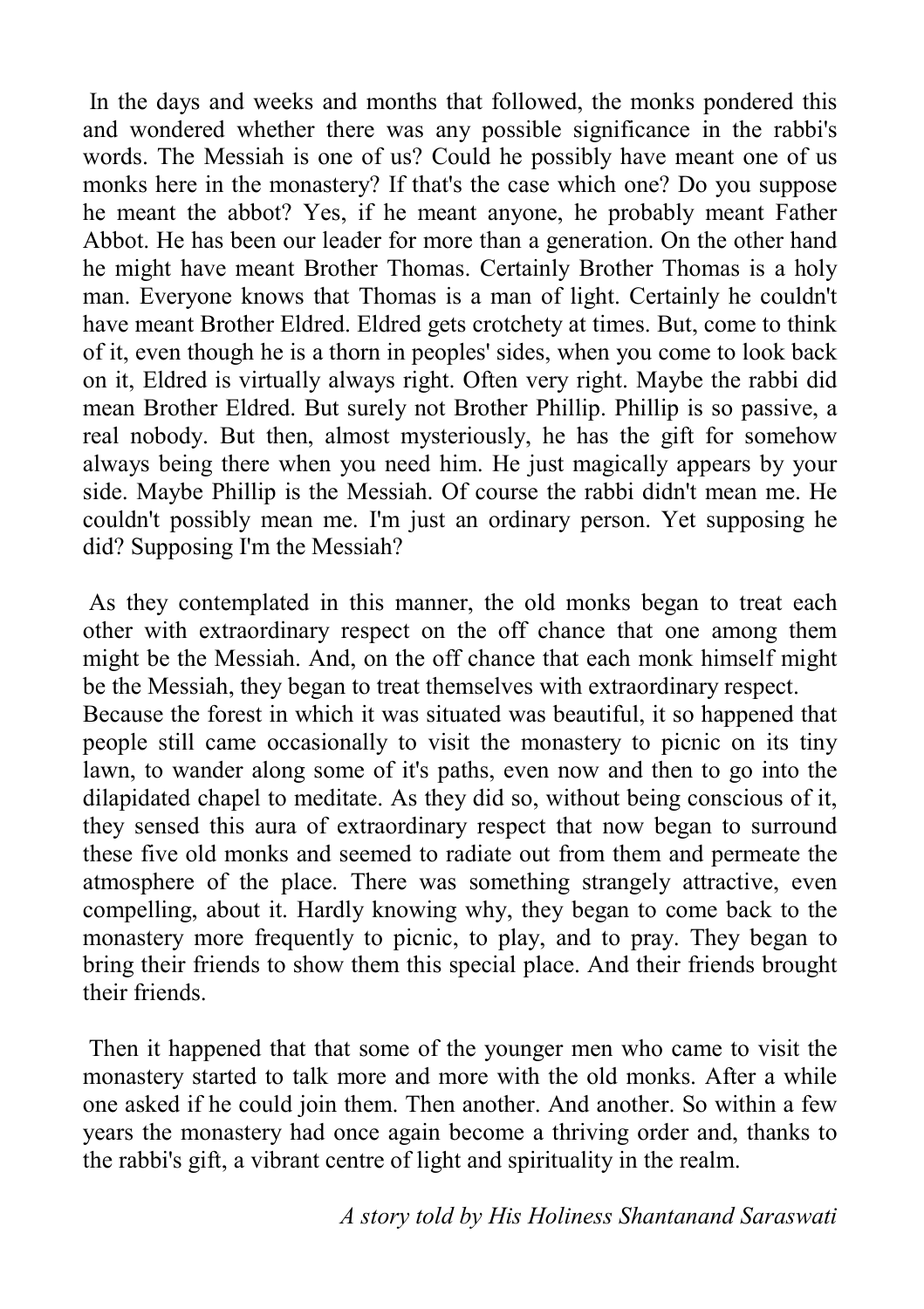## BOOK REVIEWS from RE:FRESH BOOKS

*What kind of God* by Michael Ots 160 pages, paperback, £6.99

Responses to 10 common accusations against God. Michael Ots is a young man passionate about sharing his faith through university missions and this book has grown out of some of his lunchtime discussions with non-Christians. "How can God be good when he authorises war, allows suffering, represses our sexuality, punishes his own Son, lets a hypocritical church



represent him and excludes people on the basis of their beliefs, condemning them to hell?

His final chapter turns the question round to the reader or seeker "Awesome, loving and amazingly gracious, what kind of person would reject a God so good? This book can be dipped into and includes helpful suggestions for further reading on each topic.



*The Irresistible Revolution - Living as an ordinary radical* by Shane Claiborne. 368 pages paperback, £7.99

Ever wondered what your life would be like if you really did sell all your possessions and give to the poor ... or opened your house to anyone and everyone ... or were not only willing but happy to be taken advantage of? Now you're starting to understand Shane Claiborne. He

is the founder of The Simple Way, a community in inner city Philadelphia. It's been running now for 10 years, constantly learning new ways to love the poor around them. They've given out food, clothes, newsletters, planted flowers and been arrested.

The Book addresses questions about the church and the world through some incredible stories of The Simple Way. It is both inspiring and challenging. It's well worth reading for anyone who is finding contemporary Christianity unexciting, or who just wants to be inspired to love people.

*Both of these books are available from re:fresh books & christian resources, 23 The Broadway, Tolworth, Surbiton KT6 7DJ*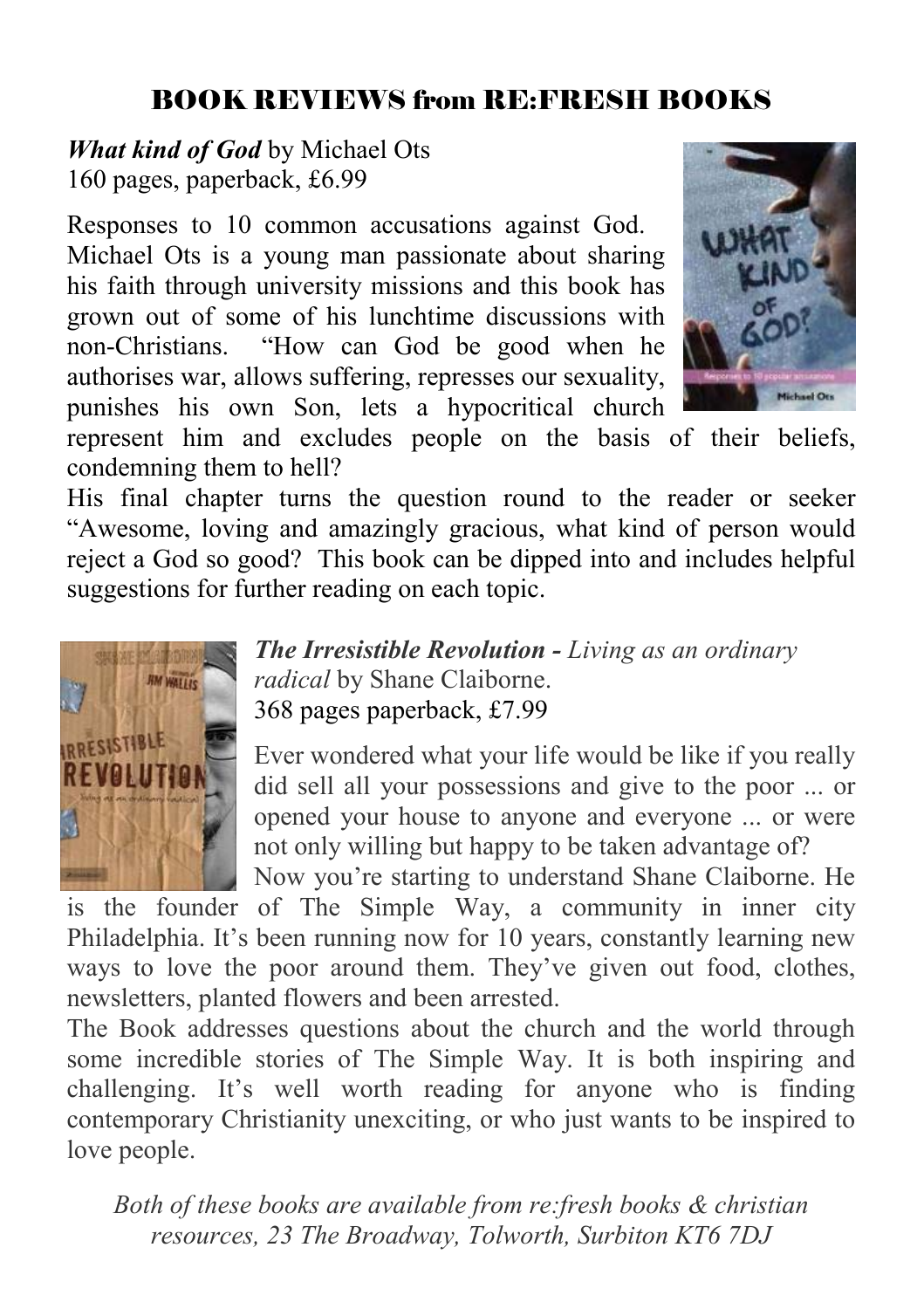#### PUZZLE CORNER

## Bible Word Search: J Names

All the words listed below are in the puzzle - left, right, up, down or diagonally. After you have found all the words, the leftover letters in the correct order will form the *mystery name*

|               | N | н | O | J      | Н | J | J        | M |  |
|---------------|---|---|---|--------|---|---|----------|---|--|
|               | Н | Α | U | Н      | S | O | J        | Α |  |
|               | J | Α | Н | E      | E | E | E        | O |  |
|               | O | A | N | Τ      | B | L | Τ        | B |  |
|               | S | S | M | O      | A | U | Н        | O |  |
|               | Е | S | S | E      | J | N | R        | R |  |
|               | P | J | O | B      | S | S | O        | E |  |
|               | Н | Α | ı | M      | E | R | E        | J |  |
|               |   |   |   |        |   |   |          |   |  |
| <b>Jabesh</b> |   |   |   | Jethro |   |   | Jonathan |   |  |
| James         |   |   |   | Job    |   |   | Joseph   |   |  |
| Jeremiah      |   |   |   | Joel   |   |   | Joshua   |   |  |
| Jeroboam      |   |   |   | John   |   |   | ???????? |   |  |

With thanks to the Christian Bible Reference Site which can be found at www.christianbiblereference.org

**Jonah** 

**Jesse**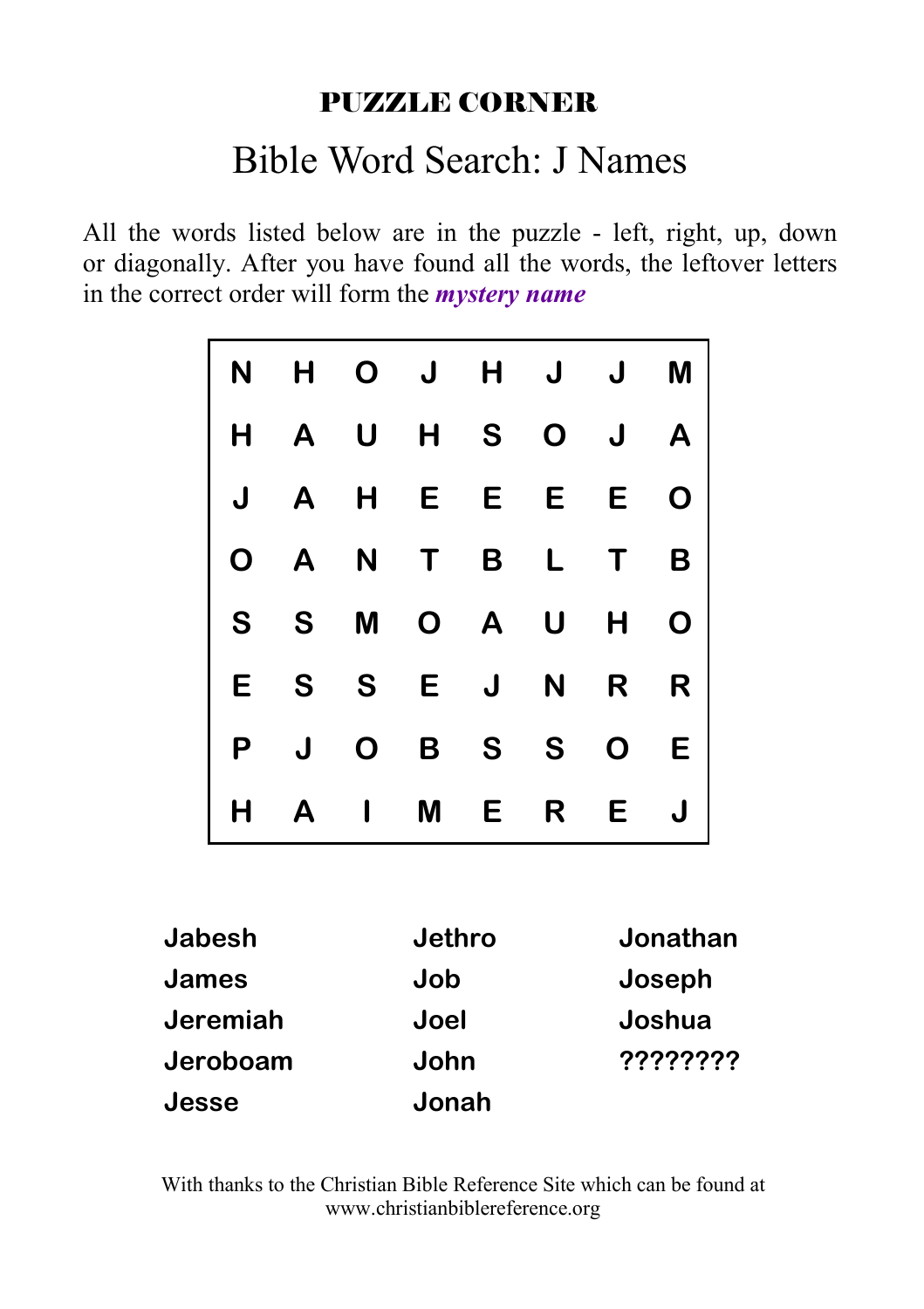到

| Fri      | $\mathbf{1}$ | $12.30 \text{ pm}$ | Luncheon Club                                                                                |  |
|----------|--------------|--------------------|----------------------------------------------------------------------------------------------|--|
| Sun      | 3            | 10.30 am           | All Age Worship led by Mark Williamson                                                       |  |
| Tue      | 5            | 10.30am-noon       | Coffee and Chat                                                                              |  |
|          |              | 8.00 pm            | Time for Prayer                                                                              |  |
|          |              |                    | Start of Christian Aid Week                                                                  |  |
| Sun 10   |              | $10.30$ am         | Communion Service led by Rev Paul Timmis                                                     |  |
|          |              | 12 noon            | General Church Meeting followed by Lunch                                                     |  |
| Tue 12   |              | 10.30am-noon       | Coffee and Chat                                                                              |  |
|          |              | $8.00 \text{ pm}$  | Time for Prayer                                                                              |  |
| Weds 13  |              | 7.45 pm            | Midways Group - Dr Peter Branham -                                                           |  |
|          |              |                    | Flowers of the Med                                                                           |  |
| Fri      | 15           | $12.30 \text{ pm}$ | Luncheon Club                                                                                |  |
| Sat      |              | 16 10.30am-noon    | Midway's Jumble Sale - proceeds to                                                           |  |
|          |              |                    | Church Funds                                                                                 |  |
|          |              | $7.00 \text{ pm}$  | Christian Aid Quiz                                                                           |  |
| Sun $17$ |              | 10.30 am           | Morning Service led by Valerie Ashcroft and<br>Joanna Puslecka                               |  |
|          |              |                    | Christian Aid Walk                                                                           |  |
|          |              | $6.30 \text{ pm}$  | Communion Service led by Rev Paul Timmis                                                     |  |
|          |              | $6.30 \text{ pm}$  | Ecumenical Songs of Praise in the church field<br>next to St Mary's Church Hall, Church Path |  |
| Tue $19$ |              | 10.30am-noon       | Coffee and Chat                                                                              |  |
|          |              | $7.30 \text{ pm}$  | Men's Supper Club - Member's Evening                                                         |  |
|          |              | $8.00 \text{ pm}$  | Time for Prayer                                                                              |  |
| Sun $24$ |              | $10.30$ am         | Morning Worship led by Rev Paul Timmis                                                       |  |
| Tue 26   |              | 10.30am-noon       | Coffee and Chat                                                                              |  |
|          |              | 8.00 pm            | Time for Prayer                                                                              |  |
| Weds 27  |              | 7.45 pm            | Midways Group - Annual General Meeting                                                       |  |

**CHURCH** DIARY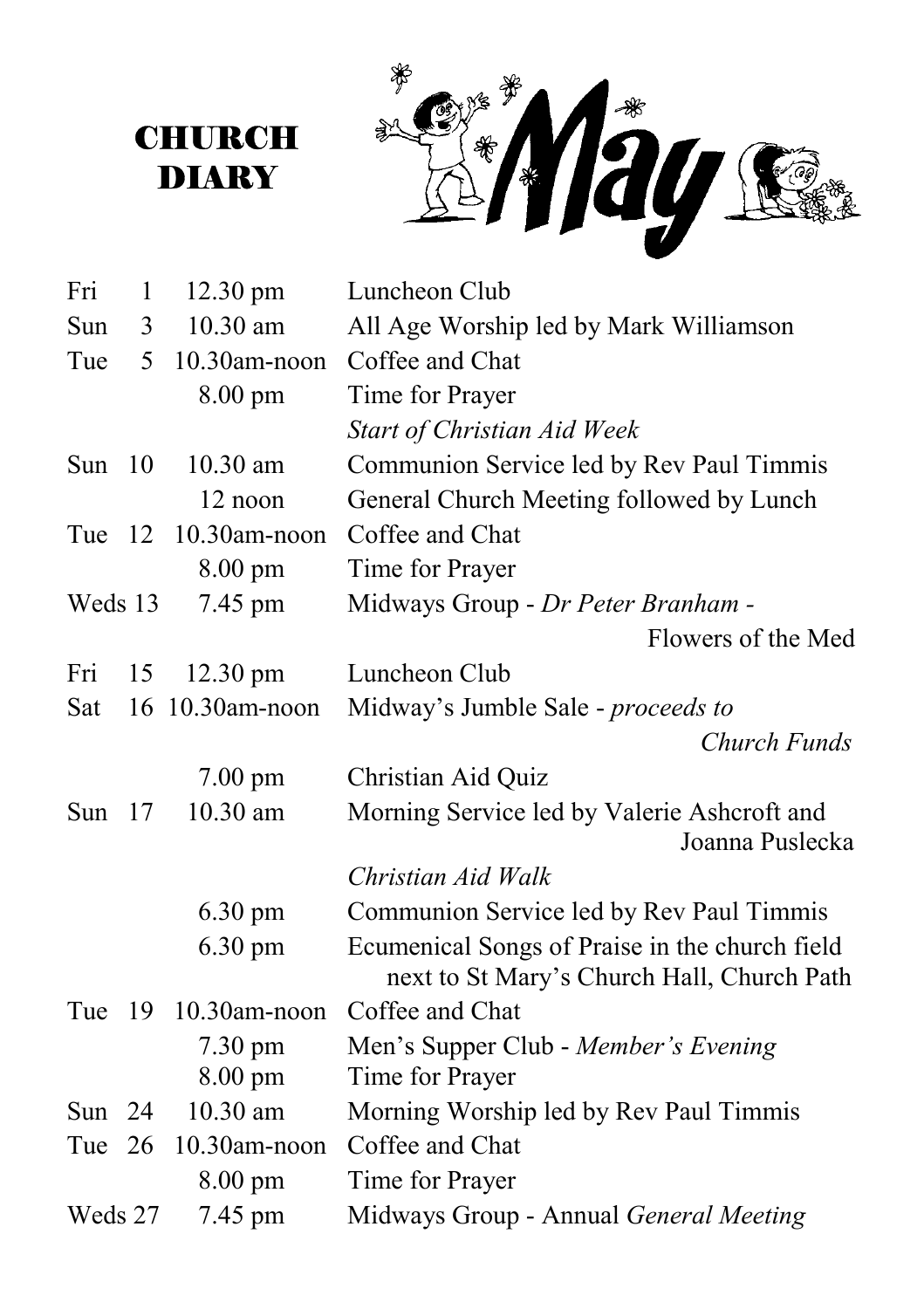| Fri | -29 | $12.30 \text{ pm}$ | Luncheon Club |
|-----|-----|--------------------|---------------|
|-----|-----|--------------------|---------------|

Sun 31 10.30 am Morning Worship led by Brenda Cannon and Tony Loft

6.30 pm Bible study led by Rev Margaret Adams

*Please refer to the Website (www.martinway.org.uk) or Weekly Notice Sheet for any additional information* 

———— < 0 > ————

We wish all of those who celebrate a birthday in May a very

> *Happy Birthday*  and especially to:

 $<$  0 >  $-$ 



**Seleso Sepanya on 3rd May Lesedi Sepanya on 17th May James Smith on 18th May Alex Pallister on 19th May Sherie Nyota on 24th May**

PUZZLE CORNER ANSWERS

Solution to the Crossword from last month's Newsletter